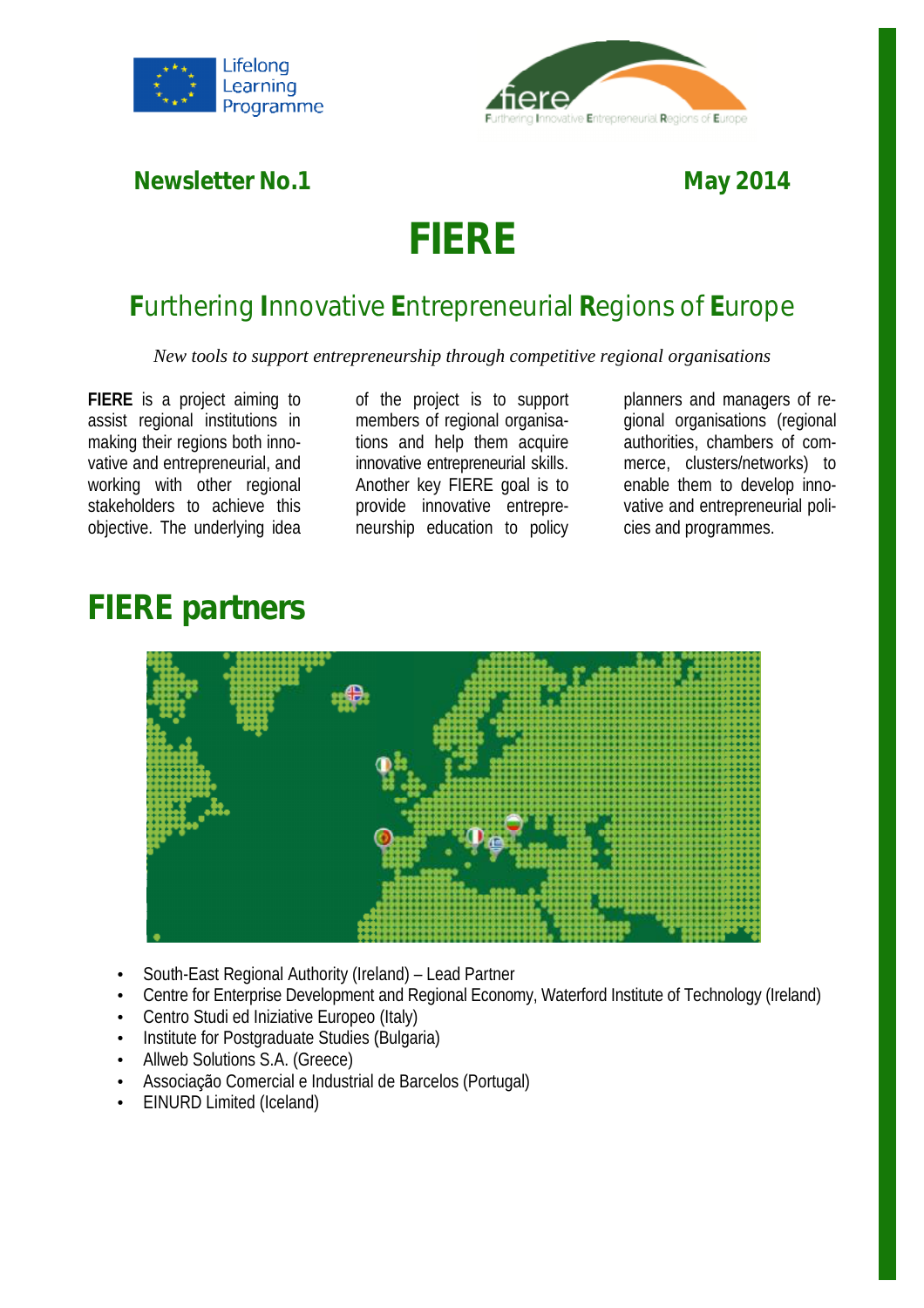



## **FIERE objectives**

- Enhance regional organisations' abilities to plan actions and services for the socio-economic betterment of their regions;
- Provide innovative entrepreneurship education to personnel of regional, sub-regional and voluntary organisations; • Provide innovative entrepreneurship education to personnel of regional, sub-regional and voluntary<br>organisations;<br>• Assist regional institutions to make their regions innovative and entrepreneurial, to turn ideas into jo
- 
- Assist regional institutions to make their regions innovative and<br>• Improve the accessibility of learning opportunities for adults.

## **FIERE planned results**

- Needs analysis report;
- Innovative entrepreneurship trainee and trainer/mentor handbooks;
- Network of regional innovative entrepreneurship mentors;
- Best practice innovative entrepreneurship skills case studies;
- Training provision and workshops;
- FIERE social media action plan, brochure, report and international workshops;
- Quality assurance plan and evaluation report;
- Multilingual website;
- E-brochure;
- Local and international workshops.

## **FIERE beneficiaries**

- Local and international workshops.<br>
ERE beneficiaries<br>
 End-users: regional policy planners, managers, administrators, community and voluntary organisations, NGOs, young people, Chambers of Commerce, etc.;
- Wider target group of stakeholders (organisations that can help reach other people): higher education institutions, private sector training providers, entrepreneurs, teachers, etc.; institutions, private sector training providers, entrepreneurs, teachers, etc.;
- Multipliers: European Commission, Committee of the Regions, other local authorities, network of FI-ERE partners.

## **FIERE impacts on regions regions**

The expected impacts of the FIERE project are:

- The development of an Innovative Entrepreneurship adult education course;
- Best practice case studies;
- Development of regional network of 20 adult education providers in each FIERE partner region;
- Provision of course to 40 individuals representing regionally-based community and voluntary organisations and other regional organisations in each FIERE partner region.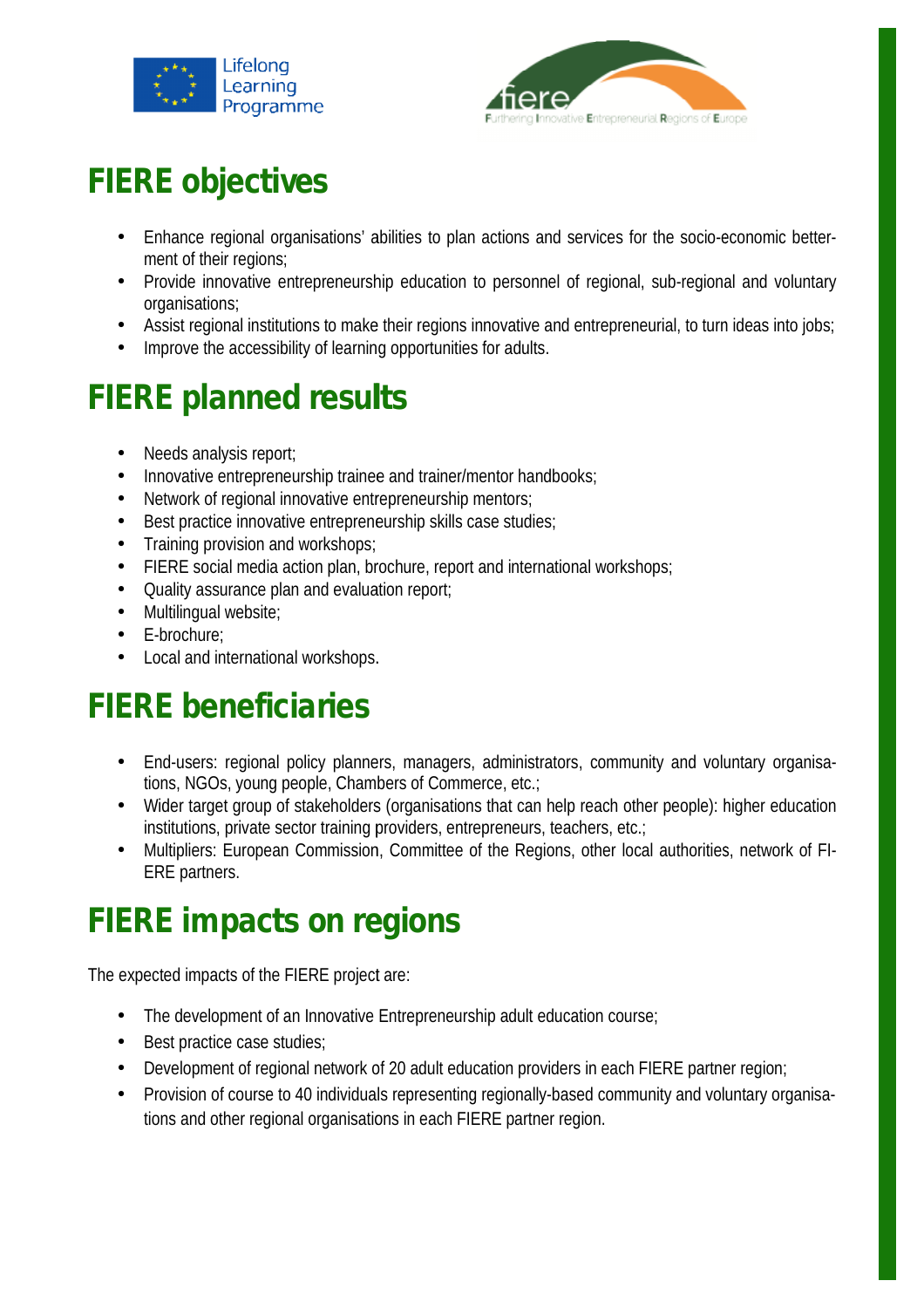



### **What has been done to date in FIERE?**

#### **Kick-Off Meeting**

The kick-off meeting of the FI-ERE project was held in Kilkenny City, Ireland on the 6th of February 2014.



All 7 partners participating in the project were represented at the meeting.

At the meeting key operational and financial management issues and communication/dissemination matters were considered. Detailed discussions also took place regarding progressing the work packages that have to be completed in the early stages of the project.



#### **Project Website**

The FIERE project website is FIERE currently being constructed and will be live very soon. The website address will be www.fiereproject.eu [www.fiereproject.eu.](http://www.fiereproject.eu) will

#### **Work Package 2 – User Needs Analysis Needs**

Waterford Institute of Technology is the leader of Work Package 2. This involves the drafting of a literature review; undertaking a survey of r gional organisations and individuals in order to understand their needs; and preparation of national reports that will be synthesised into one overall project report. ackage 2. This involves the<br>rafting of a literature review;<br>ndertaking a survey of re-Project Website<br>
The FIERE project website is<br>
significant input from the part-<br>
currently being constructed<br>
be finalised soon and pub-<br>
and will be live very soon. The<br>
lished on the project website.<br>
www.fiereproject.eu



A draft Literature Review has been prepared by Waterford

significant input from the partners. It is expected that this will ners. It is expected that this will<br>be finalised soon and published on the project website.

Each partner has begun to identify what organisations to survey in their respective regions and work has commenced on developing the developingcommon framework of questions that will form the survey. the project website.<br>
rtner has begun to<br>
what organisations to<br>
their respective re-

#### **What next will happen i in FIERE?**

The output from Work Package 2 will serve as a basis for the development of an innovative entrepreneurship skills training<br>programme (Work Package 3). programme (Work Package 3)

The programme will then be tested and piloted (Work Package 5), together with previously together identified good practice case studies (Work Package 4) in the provision of innovative entrepreneurship education among regional stakeholders.